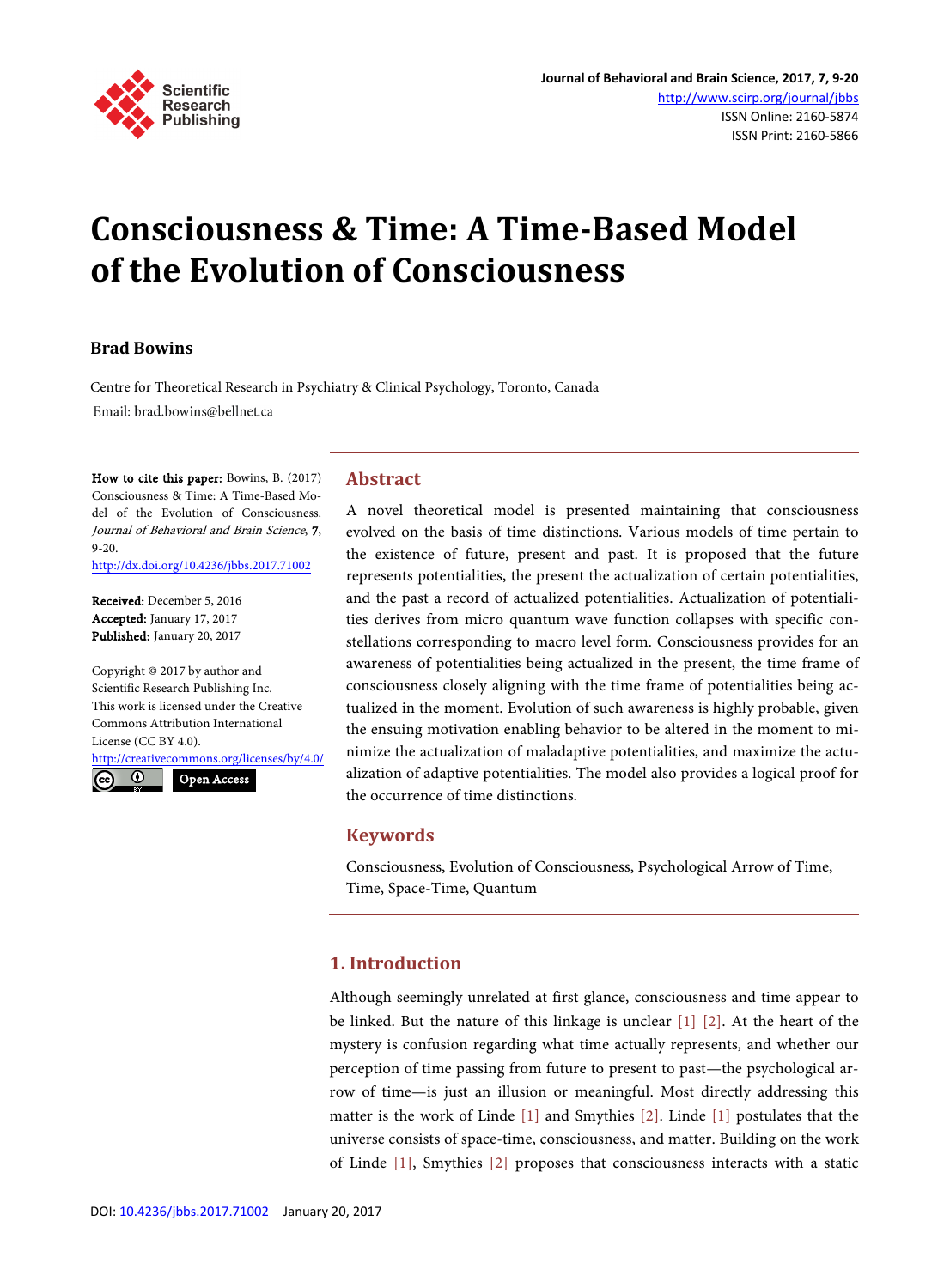space-time universe where there is no clear separation of future, present and past, to provide us with our perception of time.

A problem with Smythies [\[2\]](#page-9-1) perspective is that if consciousness is part of an unchanging universe that just exists, how can we discern time distinctions? Or in other words, if consciousness is unchanging, it should be impossible for it to discern change. Smythies [\[2\]](#page-9-1) attempts to solve this problem by postulating a phenomenal consciousness space independent from physical reality, based on data demonstrating that in contrast to direct realism, our conscious experience is not a replica of reality but an interpretation. This conscious phenomenal space can then freely interact with space-time creating the perception of time distinctions when none exist [\[2\].](#page-9-1) Imagine this hypothesized conscious phenomenal space perceiving different related slices of space-time as time 1, time 2 and time 3, or future, present and past.

While potentially feasible, a major problem exists with Smythies's [\[2\]](#page-9-1) interpretation, namely that it represents a form of mind-body dualism: the conscious mind must somehow be distinct from the body in order to freely interact with static space-time. Research has demonstrated that we are intuitive dualists, separation being a default strategy [\[3\]](#page-9-2) [\[4\].](#page-9-3) Various thought experiments were employed by Forstmann & Burgmer [\[3\]](#page-9-2) to assess how we cognitively process the mind and body. Physical properties were consistently seen as being retained compared to mental properties, and under conditions that taxed cognitive resources or primed them with an intuitive thinking style, mind-body dualistic beliefs were intensified [\[3\].](#page-9-2) The authors indicate that despite scientific advances in understanding the neurological origins of mental life, we are still essentially mind-body dualists. Anglin [\[4\]](#page-9-3) found that subjects tended to locate the self and mind in the head, whereas the soul or essence of a person was in the chest, reflecting our propensity to see discreteness in entities like mind, body and soul. In contrast to perceptions of mind-body dualism, there is actually synchrony between the mind and body [\[5\]](#page-9-4) [\[6\].](#page-9-5)

A fundamental flaw that is at the heart of much of the mind-body dualistic approach is not seeing that the mind and components such as consciousness are body too! The conscious mind is brain, and not some free-floating entity, and the brain is part of the body. The linkage of the central and peripheral nervous systems and also neurotransmitters within and outside of the brain in diverse tissues, demonstrate this connection [\[5\].](#page-9-4) Assuming that consciousness cannot be separated as a phenomenal space from brain functioning, then consciousness should not be able to perceive time distinctions in a static space-time universe. Consciousness should be embedded in the fabric of the universe with the brain it is part of, only perceiving that slice of space-time, and not further distinctions. However, we do perceive time distinctions consisting of future, present and past, although the exact way of framing them can vary between cultures and even circumstances [\[7\].](#page-9-6) In a static space-time with mind and body inseparable, this cannot occur, necessitating another way of viewing space-time and its linkage with consciousness.

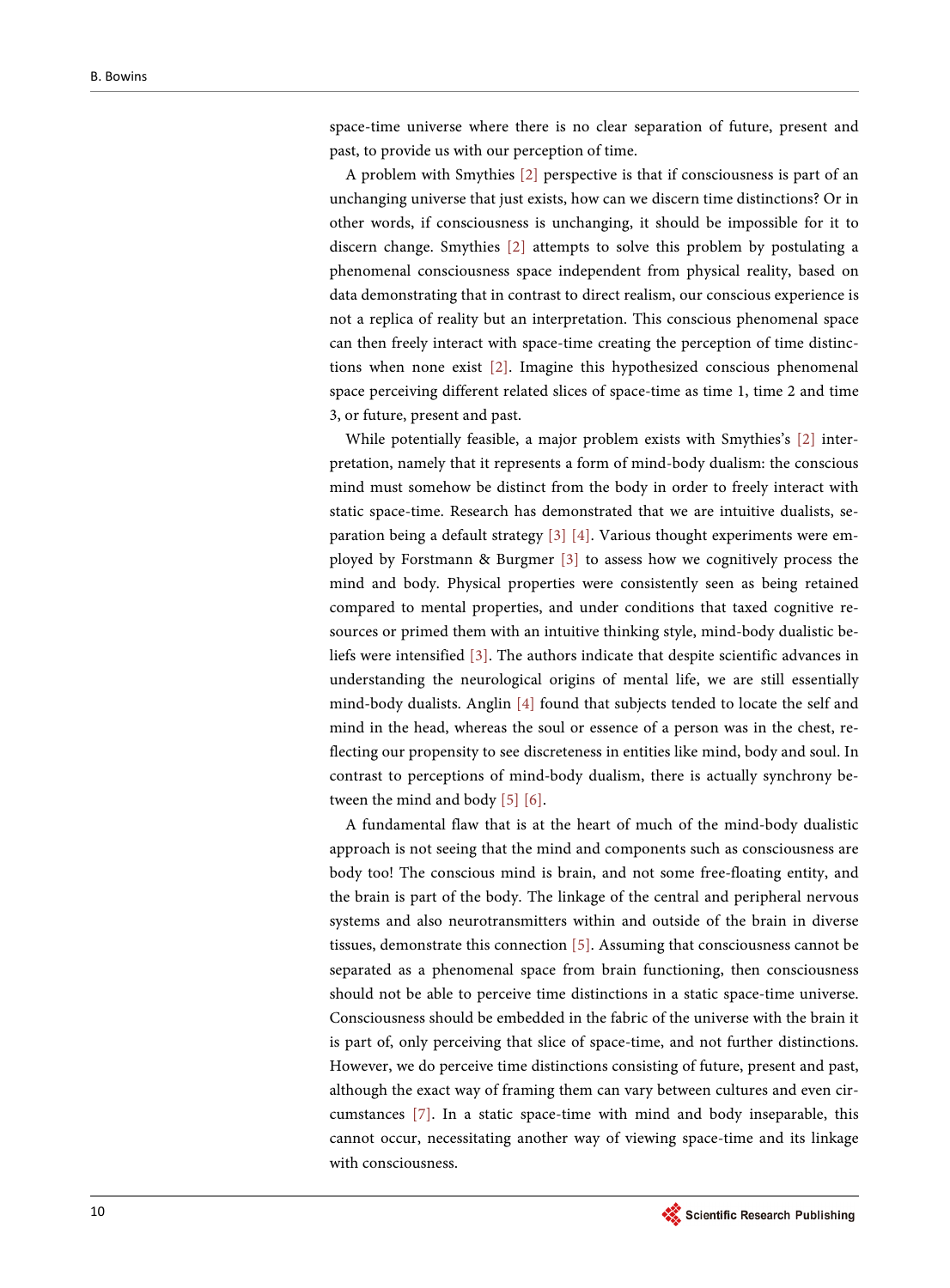I propose a unique model of space-time and conscious, maintaining that the psychological arrow of time actually aligns with the nature of time itself. For the most part physics devalues the role of life and intelligence in the universe, despite that very intelligence providing the understanding that makes physics a viable discipline. In opposition to this perspective, it seems reasonable that the psychological arrow might shed light on the nature of time itself, and also the linkage between time and consciousness. I postulate that consciousness evolved on the basis of actual time distinction. Before presenting my theory a summary of consciousness and time is required.

## **2. Consciousness**

Consciousness entails many elements but what distinguishes it from unconsciousness is awareness, and as a prelude arousal [\[8\]](#page-10-0) [\[9\]](#page-10-1) [\[10\].](#page-10-2) Attention is commonly believed to distinguish consciousness but unconscious attention occurs, as revealed by the interesting phenomenon of blind sight, whereby those with damage to the occipital cortex, who are blind in any conscious sense, are able to navigate around a room full of objects without conscious attention [\[11\]](#page-10-3) [\[12\].](#page-10-4) At some unconscious level rudimentary visual sensory images likely bypassing the occipital cortex are attended to, and appropriate responses are executed [\[11\]](#page-10-3) [\[12\].](#page-10-4) Hence, attention cannot be used to distinguish consciousness and unconsciousness. Awareness, though, does seem to be restricted to consciousness, and we are unaware of unconscious states [\[8\].](#page-10-0)

Another common misconception of consciousness is that only humans have the capacity. According to Fabbro *et al.* [\[9\],](#page-10-1) there are 5 lines of evidence supporting the presence of consciousness in a wide range of animal species: First, a pattern of EEG activity in the range of 20 - 70 Hz, typically linked to wakefulness and REM sleep; second, thalamo-cortical activity; third, widespread brain activity during processing of sensory stimuli; fourth, selective synchronization at cortical and brainstem levels of dynamically formed neural networks involved in binding sensory stimuli; fifth, the presence of egocentric maps for localizing an individual in a given space. Fish, amphibians, reptiles, birds, mammals and primates, demonstrate some form of consciousness based on these parameters [\[9\]](#page-10-1) [\[13\].](#page-10-5) Indeed, it seems that once a minimal level of cognitive sophistication is achieved an organism becomes conscious.

Given the energy involved in consciousness and its evolution in such a wide range of animal species, there is likely to be an evolutionary adaptive function. Very energy intensive capacities fade from the gene pool if not adaptive, and certainly do not evolve in such diverse species over millions of years once a minimum level of cognitive sophistication is achieved [\[14\].](#page-10-6) It might be opinioned that consciousness could have arisen in an early vertebrate species and simply continued on in others. However, if not adaptive in these later species the trait would likely have disappeared from the gene pool. Also, beyond vertebrates, it appears that consciousness occurs in more cognitively sophisticated invertebrates, such as cephalopods including octopus, squid and cuttlefish [\[15\]](#page-10-7) [\[16\],](#page-10-8)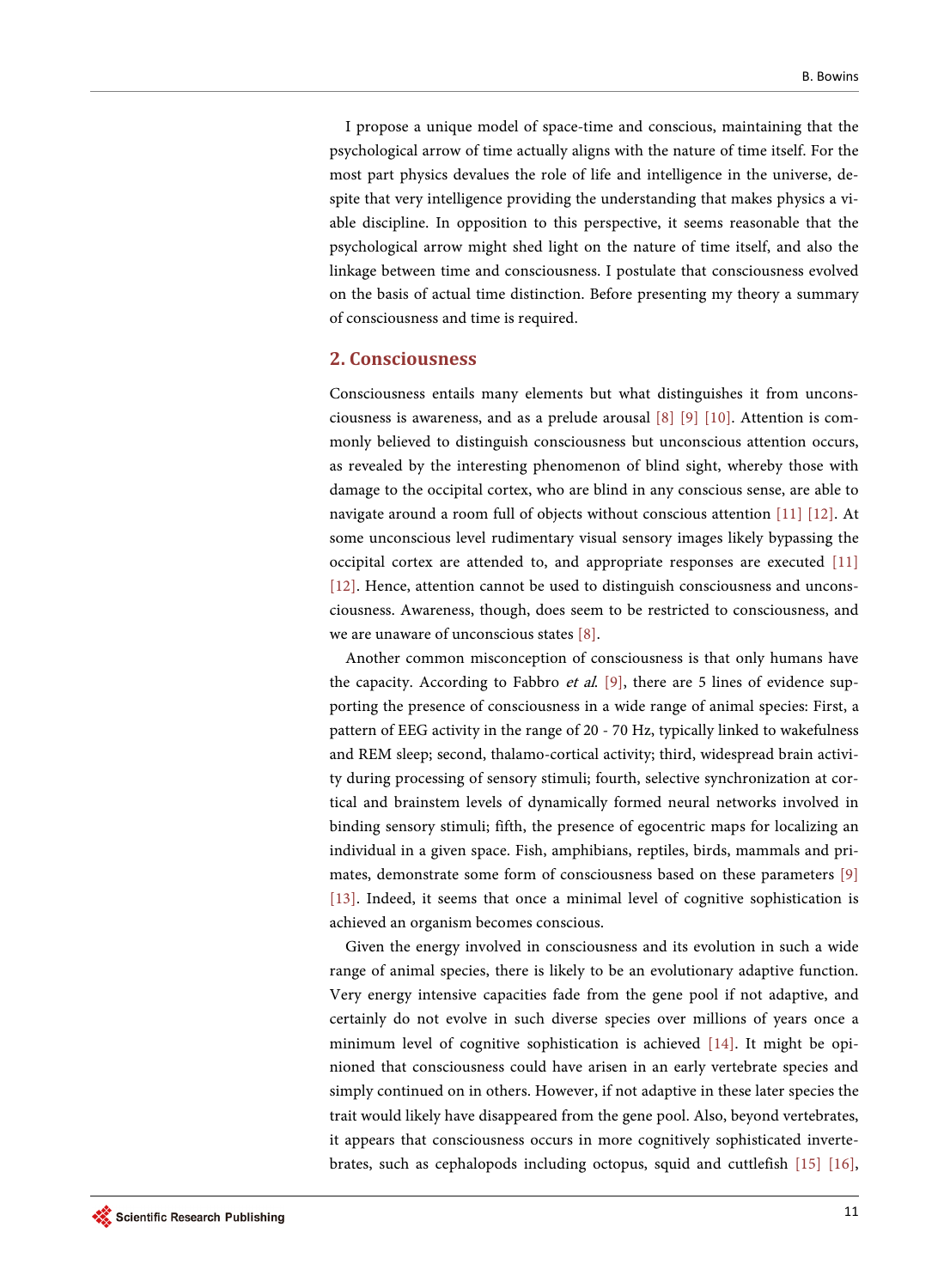and possibly also anthropods [\[17\].](#page-10-9) A more general critique is that this perspective represents adaptationism—a trait exists, therefore, it is useful, and so must have evolved. In this regard, a high bar of acceptance must be applied, and with consciousness there does appear to be a very distinct and powerful evolutionary fitness value related to time, that will be presented.

# **3. Time**

The nature of time has been endlessly debated and there are different aspects that can be focused on. As an important note, as described by Einstein [\[18\]](#page-10-10) under special relativity, time does not exist in isolation from space, with both linked as space-time. When time is discussed in this paper it is with the understanding that it is not isolated from space. Of relevance here is the relationship between future, present and past, and the psychological arrow of time, whereby we view time as passing from future to present to past. Four models of time describing the relationship between future, present, and past consist of:

- 4-D Block Model (the 4 referring to 3 spatial and 1-time dimension) maintaining that past, present and future are not absolutely distinguishable as part of the space-time landscape. Hence, there is no actual passage from future to present to past; they just occur. In a diagram form, they appear as an elongated rectangle without clear borders [\[19\]](#page-10-11) [\[20\].](#page-10-12) This model applies to Smythies [\[2\]](#page-9-1) perspective reviewed earlier.
- Moving Spotlight Model also predicting that past, present and future are part of the space-time landscape, but suggests that there is there is a privileged advancing present, that can be represented by a narrow bar on the rectangle [\[19\]](#page-10-11) [\[20\].](#page-10-12)
- Growing Block Model holding that there is a past arising from a present, but no future. In diagrammatic form, the forward section of the rectangle representing the future is missing [\[19\]](#page-10-11) [\[20\].](#page-10-12)
- Presentism sharply contrasts with the 4-D Block Model because it argues that only a narrow present occurs, the past and future not being real [\[19\]](#page-10-11) [\[20\].](#page-10-12)

The author's model of time with future, present and past distinctions, aligning with the psychological arrow of time, will now be presented. Our perception of time in terms of future-present-past (the psychological arrow of time) has been discredited as an illusion [\[2\]](#page-9-1) [\[21\].](#page-10-13) In contrast to this notion, our perception of time passing from future to present to past is arguably our most stable perception. Consider a different way of viewing the past and future. Take the statement, "Yesterday I'm going to fly to Florida." What is your reaction? Insane, might be your immediate response, but even psychotic individuals would likely react in this way. How about, "Tomorrow I went to Florida, and the flight was fast." Uniformly people would respond that this is impossible, because it is.

Options for "time travel" outside of science fiction scenarios are very limited consistent with the notion of distinctions between future, present, and past. Time dilation allows a person to travel to another person's future, so long as the time traveler is separated in space by leaving the planet and shortly the solar

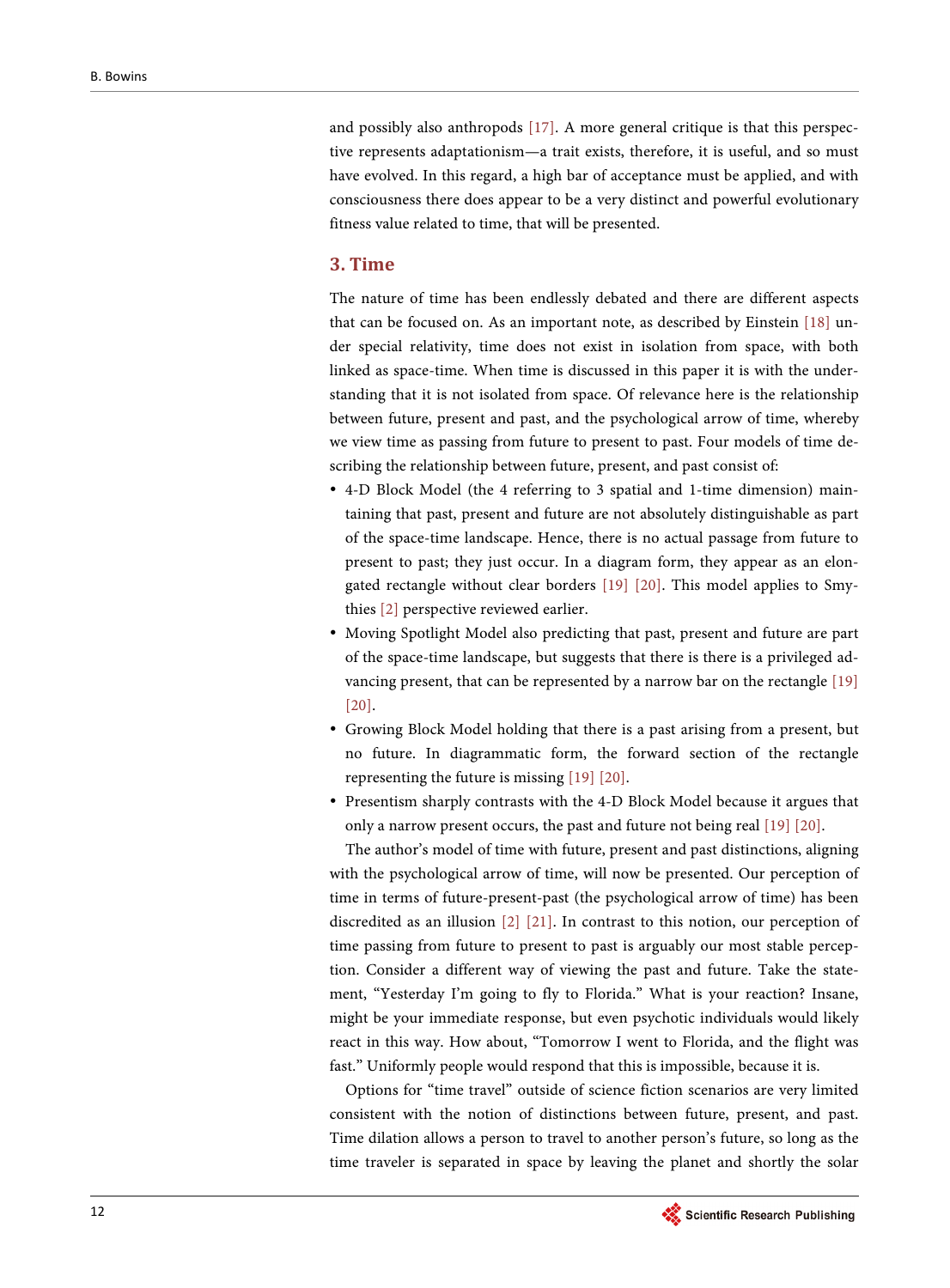system, moving close to the speed of light [\[18\].](#page-10-10) When the time traveler returns to Earth he or she has hardly aged, but the other person has aged much more; the time traveler has arrived in the person's future. However, even time dilation does not allow the time traveler to venture to his or her own past or future, or the other person's life prior to when they separated [\[22\]](#page-10-14) [\[23\]](#page-10-15) [\[24\]](#page-10-16) [\[25\].](#page-10-17) Other options for actual time travel, such as space-time fully warping around on itself, such that you return to your own past, seem to be impossible, or at least there is no evidence that this is viable [\[26\].](#page-10-18) Hence, the universe appears to be structured such that interconnected and entangled entities must abide by approximately the same future, present and past. If the entities become disentangled in space (space-time) then time dilation is viable, but this is limited to returning to another person's future after separating.

If entangled entities must abide by future, present and past, how might this align with scientific knowledge? To generate this understanding we must look at what future, present and past represent. Regarding the future, it appears to consist of potentialities varying in probability. Consider what you are doing at the moment, and what you might be doing in fifteen minutes. There are many potential options, with probability values. For example, if you're reading, then the probability of reading and further along in the paper is greater than sleeping. It is said in physics that anything that is not impossible (according to the laws of physics and the universe) is possible, and hence has some non-zero probability. This perspective on the future is much different than the common notion of a set future that we can travel to.

In terms of the present time frame, certain future potentialities are actualized based on matter-energy interactions. For example, if in fifteen minutes you are reading and further along in the paper, then that potentiality is actualized. If you are tired and/or bored falling asleep, then that potentiality is realized. This occurrence aligns with how we can never undo what transpires in the very brief present moment. If you shout an obscenity at your partner or boss, it cannot be reversed. Likewise, if while too absorbed in your mobile device you step out in the path of a car, the collision and injuries are real. Frequently, we wish that negative occurrences can be reversed, but this is not possible. The time frame for actualizing future potentialities appears to be in the millisecond to at most a few seconds range. Actualized potential occurrences represent the past. We all have a past based on what has occurred, and this past cannot be erased or altered.

Potentialities varying in probability (future), actualization of certain potentialities (present), and actualized potentialities (past) aligns with the psychological arrow of time, although there is no "flow" per se. This explanation for the psychological arrow of time is consistent with the quantum physics principle of collapse of the wave function [\[27\]](#page-11-0) [\[28\].](#page-11-1) Potential states of a quantum system are represented by wave functions possibly as a superposition [\[27\]](#page-11-0) [\[28\].](#page-11-1) When a measurement occurs detecting one of these states the wave function for that one stands out, a process described as collapse of the wave function [\[27\]](#page-11-0) [\[28\].](#page-11-1) The measurement represents a matter-energy based interaction with the given state,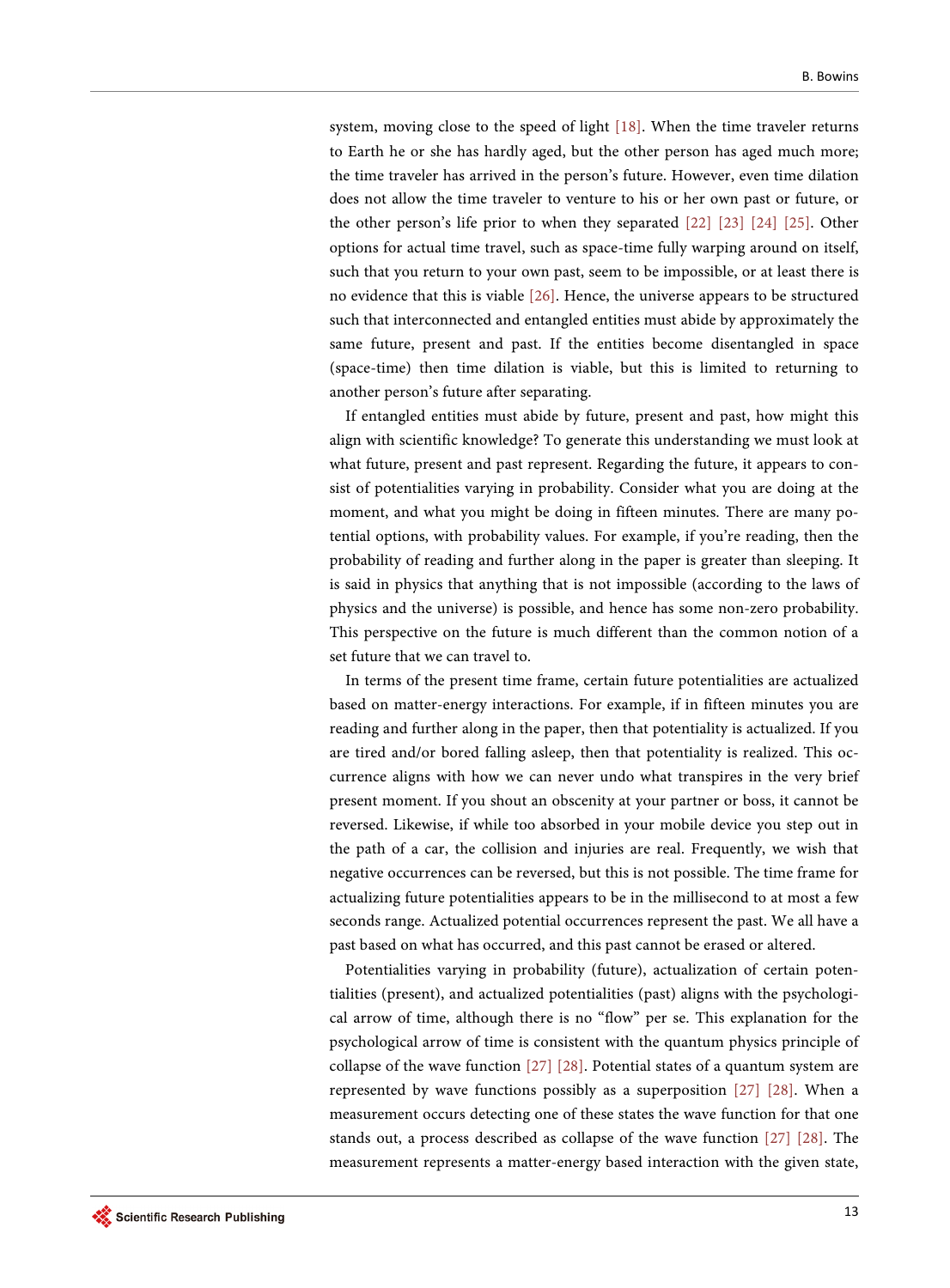and hence an actual measurement is likely not required [\[29\]](#page-11-2) [\[30\].](#page-11-3) There are different ways that collapse of the wave function might occur, such as that for a given potential state standing out while all others vanish, all potential states funneling into the actualized one, or all continuing but only one being distinguished in some fashion [\[27\]](#page-11-0) [\[28\].](#page-11-1)

At this point critics will point out that collapse of the wave function is a quantum micro process, and simply cannot occur at a macro level, an entirely accurate statement. However, macro form is derived from micro and largely quantum processes. For instance, the form of your body is derived from countless atoms and molecules abiding by quantum processes. Are we to deny the relevance of quantum processes because they do not transpire at a macro level? Likewise, a constellation and summation of numerous micro quantum collapses of wave functions representing potentialities can provide for actualization of a given form at a macro level, with no formal collapse of a wave function occurring at the macro level. Much as atoms and molecules make up a macro form, this form can probably arise from micro-level quantum collapses of wave functions. Supporting the role of micro quantum processes in macro events, Hameroff and Penrose [\[31\]](#page-11-4) propose that consciousness arises from orchestrated objective reduction activity (Orch OR), based on the notion of objective reduction (OR) of the quantum state.

Relating the quantum process described to future-present-past, the future only consists of potentialities represented by micro quantum wave functions. The present is where macro form occurs based on a constellation of micro quantum collapses of wave functions, derived from matter-energy interactions. So-called spontaneous collapse theories propose that a quantum system can collapse without measurement or observation, and this process becomes significant when the quantum system interacts with a macroscopic object [\[29\]](#page-11-2) [\[30\].](#page-11-3) The actualized potentiality forms the past and is recorded or the information preserved at a quantum level, providing what I will refer to as a quantum actualization record. According to the Unitary Principle of quantum physics information is preserved [\[32\],](#page-11-5) although Quantum Fields theory suggests that quantum fields might destroy information, at least at a particle level [\[33\].](#page-11-6)

The process described is presented as three separate entities—future, present and past—but it almost certainly represents more of a continuous scenario derived from the interconnections. Hence, during a brief present potential form converts to actualized form derived from a constellation of micro quantum collapses of wave functions. The actualized form shifts to a quantum-based preservation of information (quantum actualization record) as the present shifts to the past. Rather than having abrupt points of demarcation it is a continuous process, likely contributing to the perception of time flowing. Linking this perspective to the general models of time presented earlier, it shares select features with each, although is very unique. Like the 4-D Block Model it maintains that past, present and future occur, but as active interconnected processes, instead of some static scenario. As with the Moving Spotlight Model the present is a narrow distinct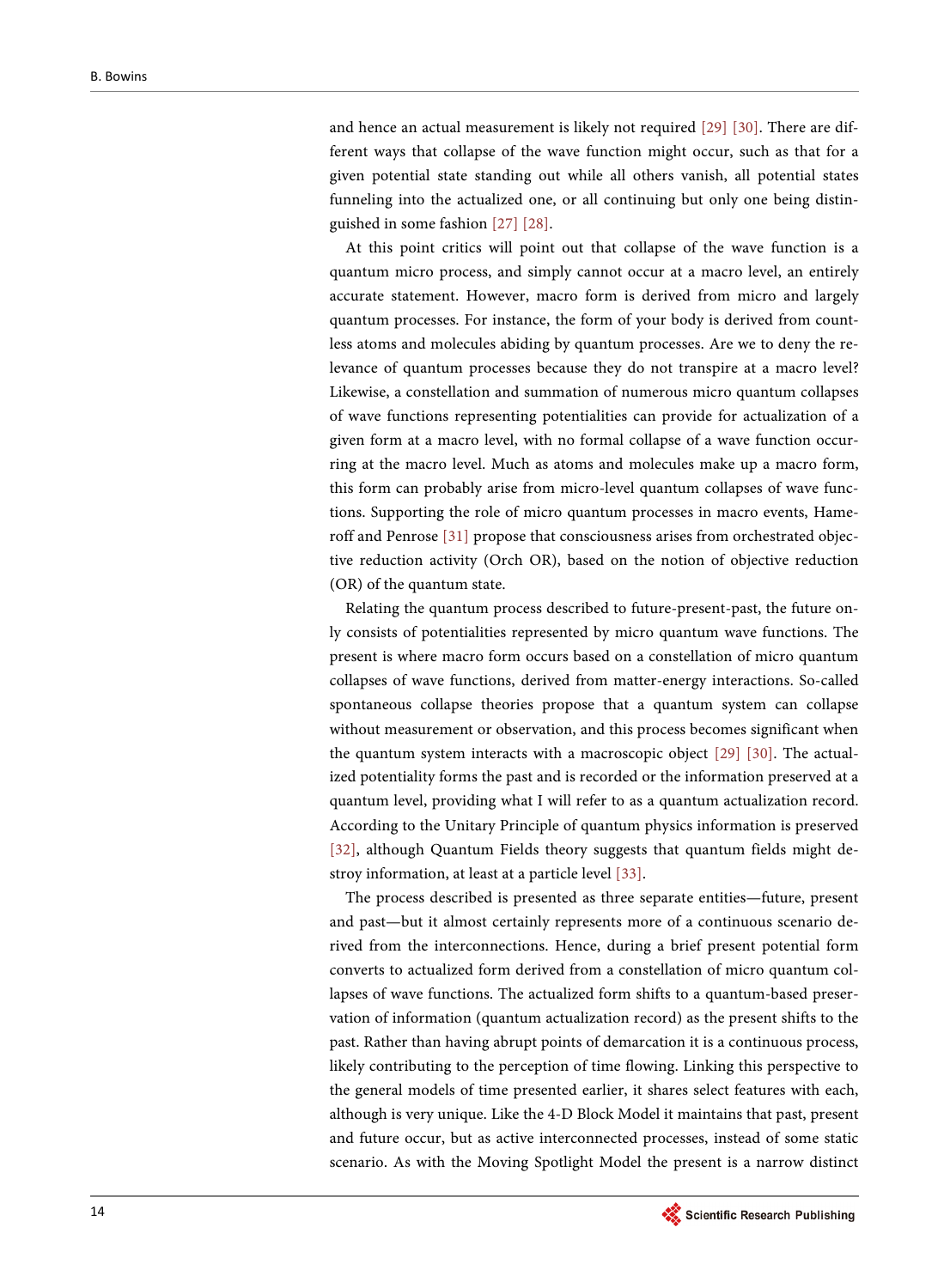zone, during which potentialities are actualized. The past grows from the present as with the Growing Block Model, but there is a future consisting of potentialities. Consistent with Presentism only the present transpires in the matter-energy world that we are familiar with, although the past and future do occur.

Critics might argue that the theory proposed appears to violate the notion, derived from special relativity, that objective time distinctions are not valid— time is relative to the observer. In response to this potential objection, we return to the issue of interconnected or entangled entities. Presence on Earth interconnects or entangles entities providing for essentially the same time, although the subjective experience of time almost certainly varies between species based on their unique perceptual capacities. If a person leaves the Earth and travels close to the speed of light—time dilation—that person will age much slower: The speed of light is in a sense the product of time and space, and if you travel through space near to the speed of light little is left for time, hence time slows. Aging more slowly means that time and hence the actualization of potentialities transpires at a slower rate for this person, than those still Earth bound. For example, cellular changes related to aging slow such that the person can live thousands or millions of years. When the "time traveler" returns to Earth he or she might only be a day or two older, but never younger, while people known to the person are now long deceased. The key point being that when entities become separated and are no longer connected or entangled, time can vary—it is relative. Hence special relativity is not violated by the proposed perspective on time.

Interesting, the universe seems to be structured to maintain the progressive actualization of potentialities, characterizing and perhaps defining time, because no object with mass can travel through space at the speed of light where time for the entity ceases, and it appears impossible to achieve absolute zero temperature, a scenario where all interactions, and hence collapses of wave functions, will stop. Furthermore, in the absence of any interaction entropy entails that matterenergy entities will progress from higher to lower order, ensuring that some potentiality is actualized [\[23\].](#page-10-15)

An additional critique derived from the 4-D Block Model, is that future, past, and present just occur as a static entity. It is important to realize that a static perspective on time is largely derived from interpretations of certain equations [\[21\]](#page-10-13) [\[25\],](#page-10-17) and might not be accurate, given that equations often yield invalid outcomes [\[25\].](#page-10-17) Furthermore, even if valid it can be argued that the static future, present, and past did abide by the model proposed in this paper, and the 4-D Block Model just captures what transpired: The model is in essence a depiction of how in some dimension/s future potentialities became actualized forming the past, somewhat similar to how a documentary captures this progression. Conscious awareness might actually bias us to seeing the past and future as static, based upon how stable the present seems, even though it is actually quite fleeting and constantly changing even in the milliseconds to seconds range.

Casting doubt on the 4-D Block Model itself is how actual temporal sequences are evident in various phenomena, such as the progression of neural activity for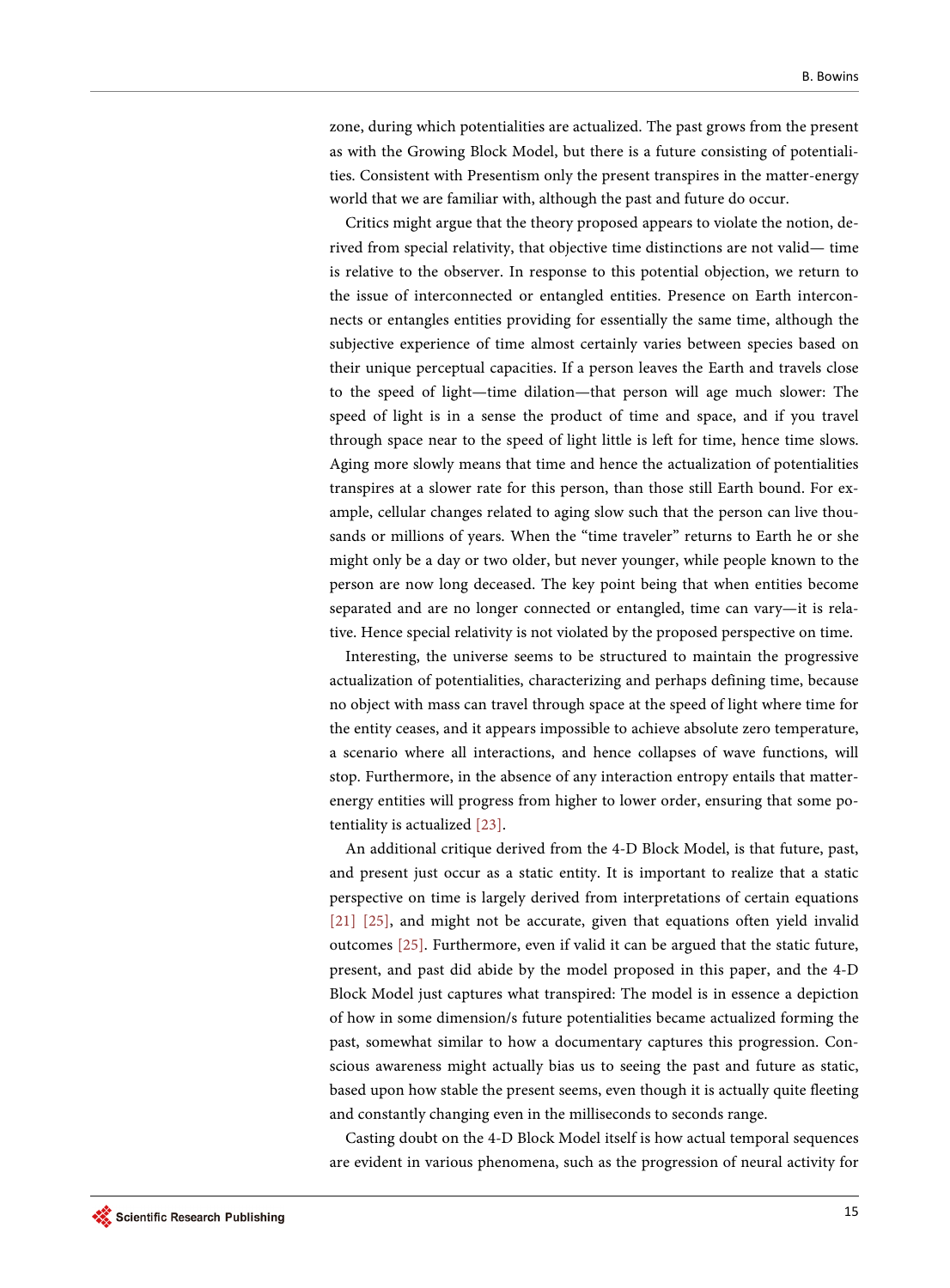events. Take the example of you turning a corner and encountering an attack dog. According to Ledoux's [\[34\]](#page-11-7) fear circuit depiction sensory input travels to the thalamus, and then directly to the amygdala, producing a fear response in milliseconds. Occurring on a slower time scale, the information that reached the thalamus travels to the higher cortical regions, and based on the ensuing more sophisticated cognitive processing you realize that the dog is friendly and relax [\[34\].](#page-11-7) Perhaps the wagging tail and non-aggressive stance contribute to this revision, resulting in higher cortical suppression of the prior amygdala fear response. The passage of information from the thalamus to the amygdala, and the resultant conscious fear response, occurs prior to the passage of the information to the higher cortical regions, detailed processing, and suppression of the former amygdala response. There is a definite temporal sequence detectable at a neural level, with profound implications for evolutionary fitness. Hence, temporal sequences appear to be real consistent with the psychological arrow of time.

## **4. Time-Based Evolution of Consciousness**

So far we have examined the nature of consciousness noting that awareness is the key feature, and time understood in terms of the future consisting of potentialities varying in probability, the present actualization of certain potentialities, and the past actualized potentialities in what I refer to as a quantum actualization record. However, we need to link consciousness to time. To do this we must know how my proposition regarding time relates to consciousness. A starting point is the present moment. Essentially, the present moment is where it all happens with potential occurrences being actualized. If you are too absorbed in your mobile device and step off the curb when a car is rapidly approaching, that fatal or very severe potential occurrence is actualized. Likewise, failure to react quickly to an attack dog will result in serious wounds. If an animal fails to respond rapidly and appropriately to a ripple on the surface of a watering hole, then that animal is a meal for the crocodile. The actualization of potentialities process occurs not at a macro level but derived from a constellation of numerous micro quantum wave function collapses.

Hence, what happens in the very brief present determines evolutionary fitness. Darwin [\[14\]](#page-10-6) proposed natural selection stating that traits (behaviors included) that enhance survival and evolutionary fitness become more represented in succeeding generations. Given the tremendous significance of the present moment for evolutionary fitness, it is reasonable that a mechanism would evolve to facilitate rapid behavioral alterations in the present moment to minimize maladaptive potentialities from being actualized, and maximize the actualization of adaptive potentialities. It is proposed that this mechanism is consciousness providing an awareness of the present moment.

Awareness of the present moment provides the capacity, particularly in regards to motivation, for rapid alterations in behavior, minimizing the actualization of maladaptive outcomes and maximizing the actualization of adaptive outcomes. It might be suggested that unconsciousness can provide for this ca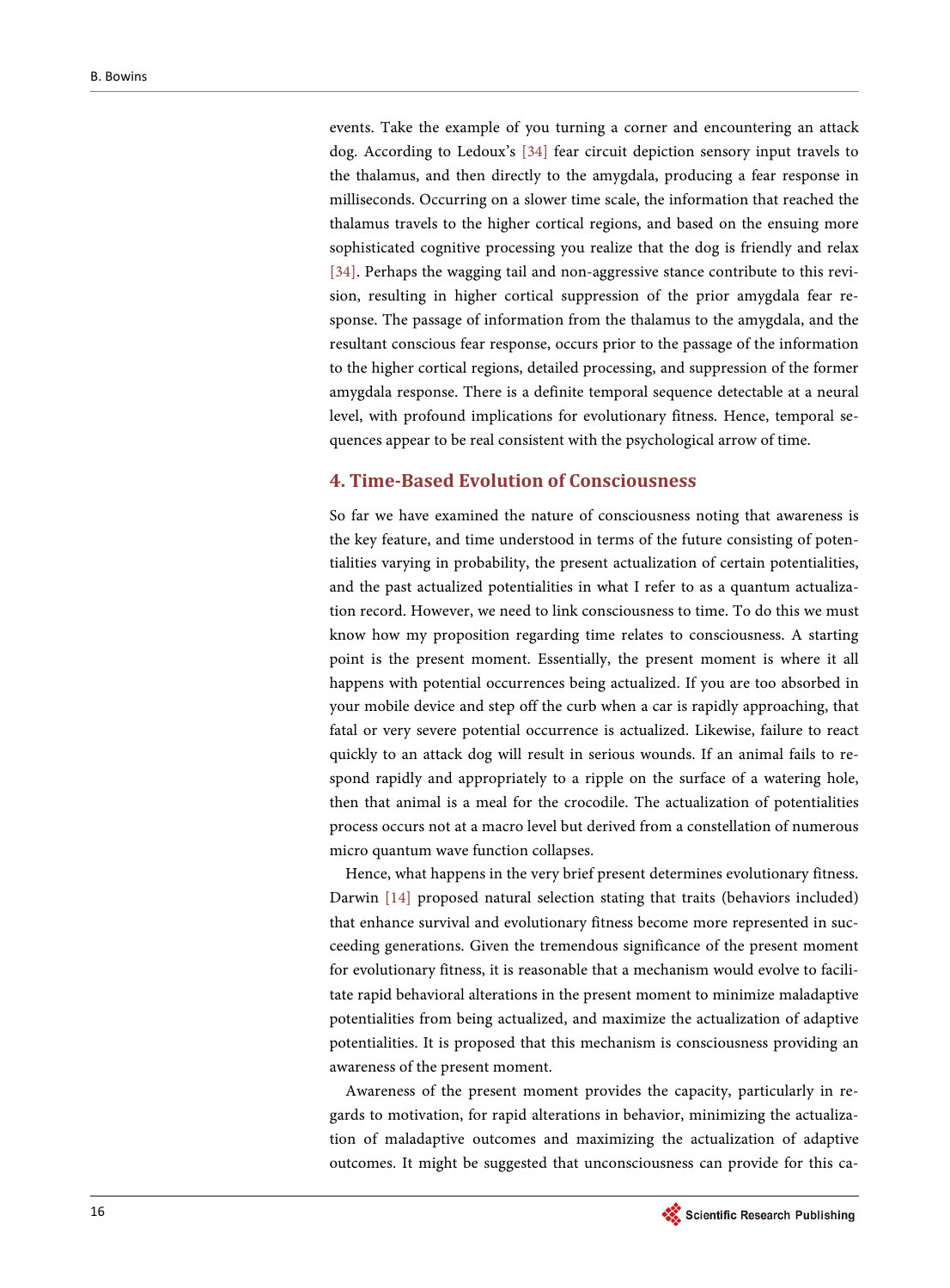pacity, eliminating the need for conscious awareness, at least in regards to adaptive alterations in behavior. However, while unconscious mental processing is very sophisticated, it cannot reliably motivate substantial alterations in behavior within a time frame of milliseconds to at most a few seconds. For instance, unconscious mental processing might detect a car approaching, the presence of an attack dog, or ripple on the surface of a watering hole and formulate a response, but unless the organism becomes consciously aware of the danger the time frame for behavioral alterations will pass. With conscious awareness a person is motivated to immediately halt their advance avoiding the oncoming car, react appropriately to the attack dog, and the animal jumps back depriving the lunging crocodile of a meal. In regards to positive circumstances, awareness of a potential partner showing interest can motivate you in the moment to make eye contact and smile, increasing the probability of a romance that might in turn lead to offspring. It all happens in the moment, and the motivation derived from conscious awareness is crucial for minimizing the actualization of maladaptive potentialities and maximizing adaptive outcomes.

Natural selection would then favor the evolution of consciousness as awareness of the present moment during which future potentialities are being actualized from matter-energy interactions. It is even possible that the apparent evolution of increasing cognitive sophistication is derived from the adaptive value of conscious awareness of the present moment. This process might help explain self-awareness in very cognitively advance species, because being self-aware adds to the adaptive value of conscious awareness for minimizing the actualization of maladaptive potentialities and maximizing the actualization of adaptive potentialities. For instance, if a person is aware that he tends to avoid interpersonal encounters, then when a potential partner makes eye contact and smiles, he can override his natural proclivity to avoid the situation and smile back. Selfawareness pertaining to physical limitations might lead a person to carry a walking stick when out for a stroll to defend against dangerous dogs. Selfawareness motivates behaviors, beyond what conscious awareness alone can facilitate, that enhance the actualization of adaptive outcomes and minimize the actualization of maladaptive outcomes.

Relevant to the model proposed is the time frame of consciousness and how it relates to the actualization of potentialities. The time frame for consciousness is in milliseconds to seconds [\[9\]](#page-10-1) [\[35\].](#page-11-8) It takes about 300 to 500 milliseconds for a sensory input to achieve consciousness [\[9\].](#page-10-1) Conscious events have a duty cycle of about 100 milliseconds fading after a few seconds [\[35\].](#page-11-8) The time frame of consciousness then aligns very closely with the very short time frame during which potentialities are being actualized. This brief period of awareness provides for the richness of conscious experience covering sensory experiences, feelings, and thoughts, within the cognitive capacity of the given conscious organism. Hence, it should not be taken as a limited perspective on conscious experience. Instead the theory proposed provides a plausible reason for the evolution of consciousness with awareness of the present moment as the key aspect, and ac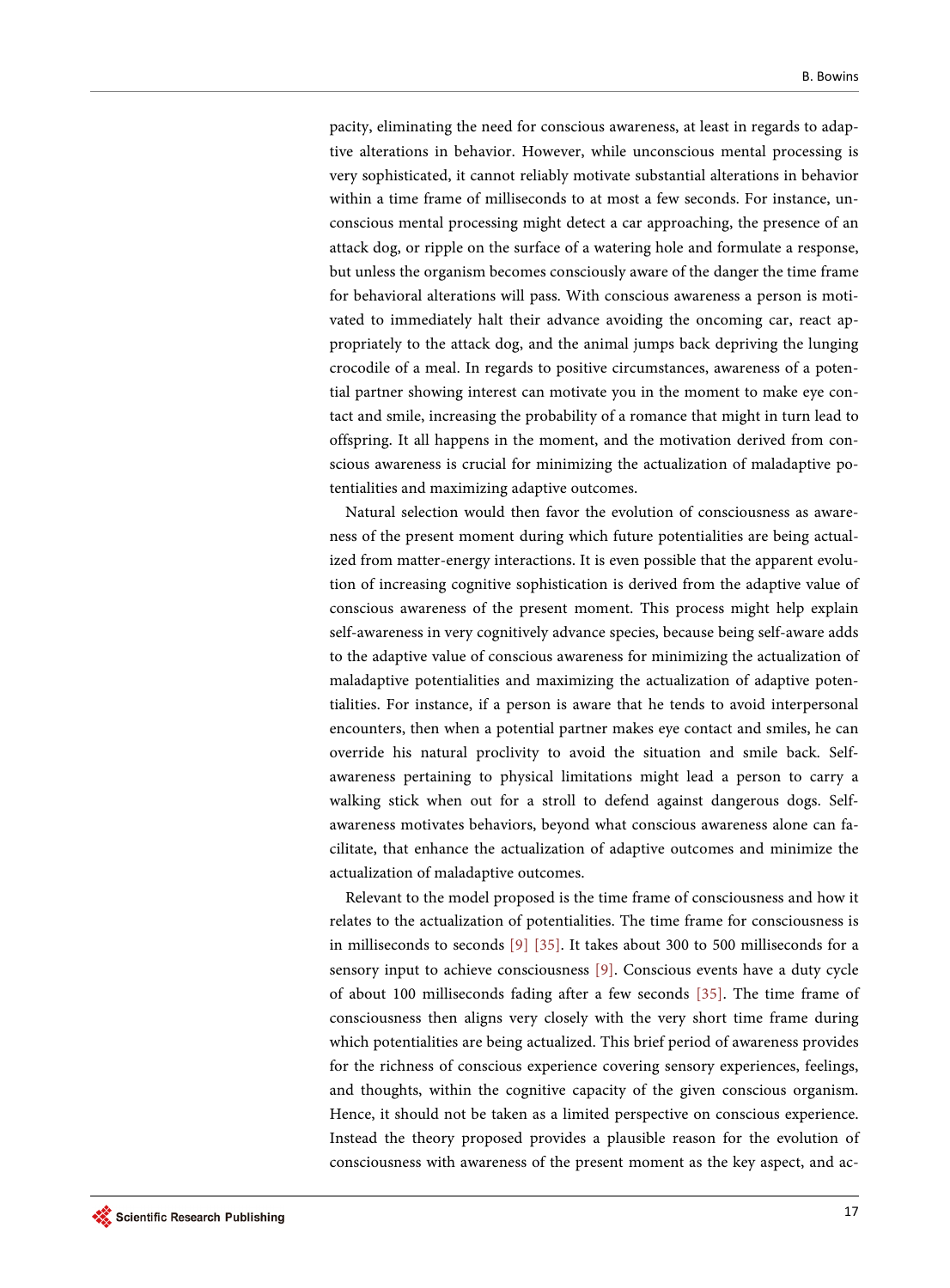counts for its apparent occurrence once a minimal level of cognitive sophistication has evolved.

## **5. Implications for Time**

According to the theory presented, consciousness evolved in response to selection pressures associated with actualization of potentialities occurring in the present, to minimize the actualization of maladaptive potentialities and maximize the actualization of adaptive potentialities. This occurrence (if true) actually provides a logical proof for the presence of time distinctions in the realm of physics. The argument proceeds as follows: Natural selection is a real process being well validated scientifically. Consciousness has largely or fully evolved (natural selection) on the basis of time distinctions, providing awareness of potentialities being actualized in the present to optimize evolutionary fitness. Hence, time distinctions must be real, because if invalid they could not influence evolution.

#### **6. Summary**

According to the theory proposed here, consciousness has evolved based on time distinctions, and provides for an organism's awareness of potentialities being actualized in the present, based on matter-energy interactions, occurring in milliseconds and fading in seconds. Given the critical role of the actualization of potentialities process, and evolutionary significance of awareness of this process for rapid behavioral adjustments in the moment, the evolution of consciousness was highly probable, apparently arising with a basic level of cognitive sophistication. The evolution of consciousness based on time distinctions provides a logical proof of actual time distinctions.

## **References**

- <span id="page-9-0"></span>[1] Linde, A. (1990) Particle Physics and Inflationary Cosmology. CRC Press, Boca Raton. <https://doi.org/10.1201/b16971>
- <span id="page-9-1"></span>[2] Smythies, J. (2003) Space, Time, and Consciousness, Journal of Consciousness Studies, 10, 47-56.
- <span id="page-9-2"></span>[3] Forstmann, M. and Burgmer, P. (2015) Adults Are Intuitive Mind-Body Dualists. Journal of Experimental Psychology: General, 144, 222-235. <https://doi.org/10.1037/xge0000045>
- <span id="page-9-3"></span>[4] Anglin, S.M. (2014) I Think, Therefore I Am? Examining Conceptions of the Self, Soul, and Mind. Consciousness & Cognition, 29, 105-116. <https://doi.org/10.1016/j.concog.2014.08.014>
- <span id="page-9-4"></span>[5] Kumar, R. and Yeragani, V.K. (2010) Psyche and Soma: New Insights into the Connection. Indian Journal of Psychiatry, 52, S233-S239. <https://doi.org/10.4103/0019-5545.69238>
- <span id="page-9-5"></span>[6] Leitan, N.D. and Murray, G. (2014) The Mind-Body Relationship in Psychotherapy: Grounded Cognition as an Explanatory Framework. Frontiers in Psychology, 20, 472-479. <https://doi.org/10.3389/fpsyg.2014.00472>
- <span id="page-9-6"></span>[7] Bonato, M., Zorzi, M. and Umilta, C. (2012) When Time Is Space: Evidence for a

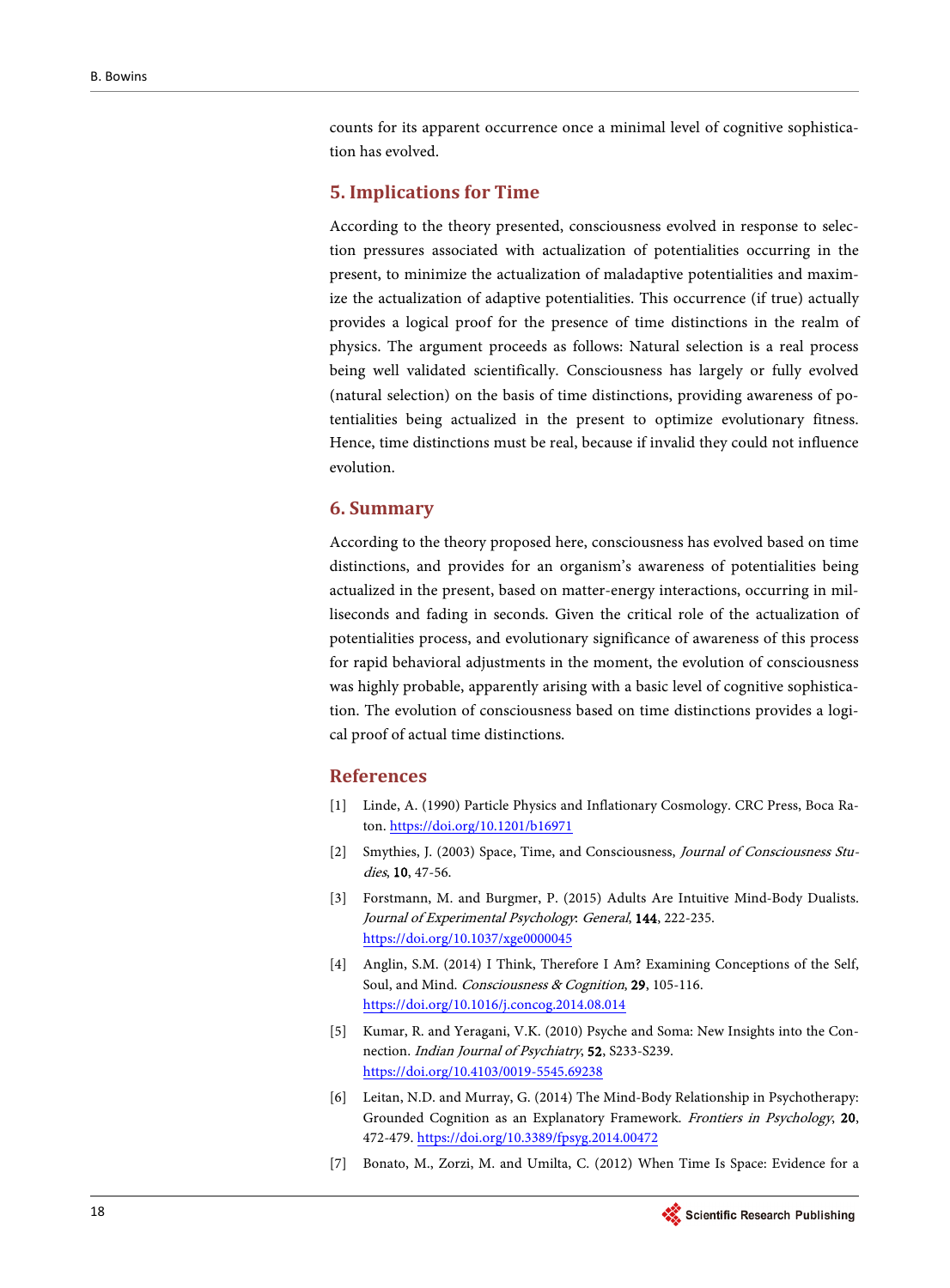Mental Time Line. Neuroscience and Biobehavioral Reviews, 36, 2257-2273. <https://doi.org/10.1016/j.neubiorev.2012.08.007>

- <span id="page-10-0"></span>[8] Dietrich, A. (2003) Functional Neuroanatomy of Altered States of Consciousness: The Transient Hypofrontality Hypothesis. Consciousness and Cognition, 12, 231- 256. [https://doi.org/10.1016/S1053-8100\(02\)00046-6](https://doi.org/10.1016/S1053-8100(02)00046-6)
- <span id="page-10-1"></span>[9] Fabbro, F., Aglioti, S.M., Bergamasco, M., Clarici, A. and Panksepp, J. (2015) Evolutionary Aspects of Self and World Consciousness in Vertebrates. Frontiers in Human Neuroscience, 9, 157. <https://doi.org/10.3389/fnhum.2015.00157>
- <span id="page-10-2"></span>[10] Merker, B. (2007) Consciousness without a Cerebral Cortex: A Challenge for Neuroscience and Medicine. Behavioral and Brain Sciences, 30, 63-81. <https://doi.org/10.1017/S0140525X07000891>
- <span id="page-10-3"></span>[11] Alexander, I. and Cowey, A. (2010) Edges, Colour, and Awareness in Blindsight. Consciousness & Cognition, 19, 520-533. <https://doi.org/10.1016/j.concog.2010.01.008>
- <span id="page-10-4"></span>[12] Tamietto, M., Cauda, F., Corazzini, L.I., Savazzi, S., Marzi, C.A., Goebel, R., Weiskrantz, L. and deGelder, B. (2010) Collicular Vision Guides Nonconscious Behavior. Journal of Cognitive Neuroscience, 22, 888-902. <https://doi.org/10.1162/jocn.2009.21225>
- <span id="page-10-5"></span>[13] Butler, A.B., Manger, P.R., Lindahl, B.I. and Arhem, P. (2005) Evolution of the Neural Basis of Consciousness: A Bird-Mammal Comparison. Bioessays, 27, 923- 936. <https://doi.org/10.1002/bies.20280>
- <span id="page-10-6"></span>[14] Darwin, C. (1858/1958) On the Origin of Species. Signet Classic, New York.
- <span id="page-10-7"></span>[15] Edelman, D.B. and Seth, A.K. (2009) Animal Consciousness: A Synthetic Approach. Trends in Neuroscience, 32, 476-484. <https://doi.org/10.1016/j.tins.2009.05.008>
- <span id="page-10-8"></span>[16] Mather, J.A. (2008) Cephalopod Consciousness: Behavioral Evidence. Consciousness and Cognition, 17, 37-48. <https://doi.org/10.1016/j.concog.2006.11.006>
- <span id="page-10-9"></span>[17] Cabanac, M., Cabanac, J. and Paren, A. (2009) The Emergence of Consciousness in Phyologeny. Behavioural Brain Research, 2, 267-272. <https://doi.org/10.1016/j.bbr.2008.11.028>
- <span id="page-10-10"></span>[18] Einstein, A. (1920) Relativity: The Special and General Theory. Henry Holt, New York.
- <span id="page-10-11"></span>[19] Callender, C. (2008) The Common Now. *Philosophical Issues*, **18**, 339-361. <https://doi.org/10.1111/j.1533-6077.2008.00151.x>
- <span id="page-10-12"></span>[20] Dainton, B. (2010) Time, Passage, and Immediate Experience. In: Callender, C., Ed., The Oxford Handbook of Philosophy of Time, Oxford University Press, Oxford, 381-417.
- <span id="page-10-13"></span>[21] Barbour, J. (1999) The End of Time the Next Revolution in Physics. Oxford University Press, Oxford.
- <span id="page-10-14"></span>[22] Barrow, J.D. (2007) New Theories of Everything. Oxford University Press, Oxford.
- <span id="page-10-15"></span>[23] Deutsch, D. (1997) The Fabric of Reality. Penguin Books, London.
- <span id="page-10-16"></span>[24] Falk, D. (2008) In Search of Time: Journeys along a Curious Dimension. McClelland & Stewart, Toronto.
- <span id="page-10-17"></span>[25] Lockwood, M. (2005) The Labyrinth of Time Introducing the Universe. Oxford University Press, Oxford.
- <span id="page-10-18"></span>[26] Maldacena, J. (2016) Black Holes, Wormholes, and the Secrets of Quantum Spacetime. Scientific American, 315, 26-31. <https://doi.org/10.1038/scientificamerican1116-26>